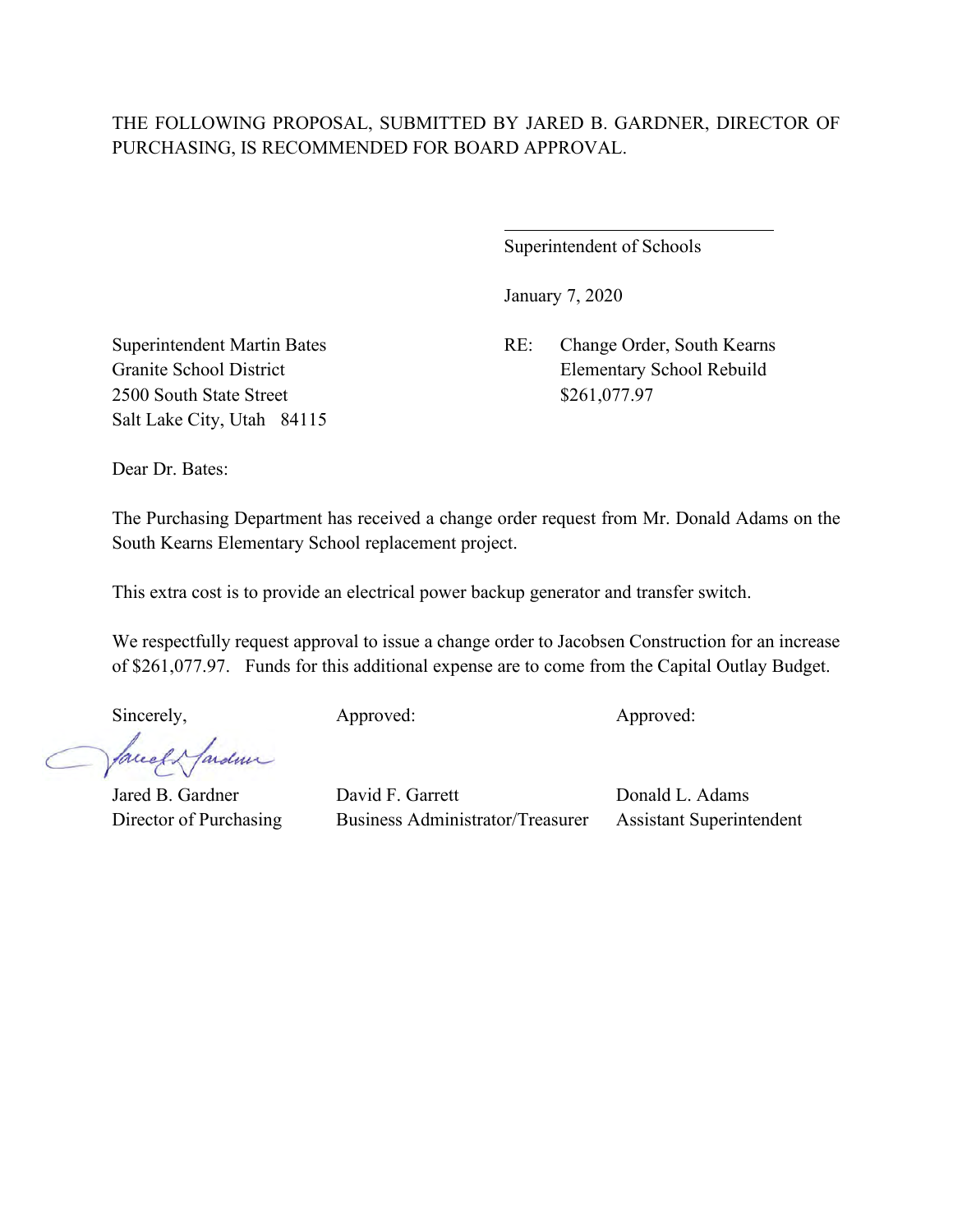

**Support Services** 2500 S. State Street Salt Lake City, UT 84115

385-646-4597 Fax 385-646-4351 www.graniteschools.org

December 13, 2019

Superintendent Martin W. Bates Granite School District 2500 South State Street Salt Lake City, Utah 84115

### South Kearns Generator Change Order for the New Building SUBJECT:

Dear Dr. Bates.

As part of the design and bid process for South Kearns Elementary School, the procurement for emergency/backup power generation was best gauged that use of the State Contract pricing would yield the most economical results. That in fact proved to be incorrect. As we reviewed the proposal from the State Contract provider, we felt it appropriate to check with the general contractor to see if they could meet or beat the pricing. The State Contract pricing provided by EMC was \$373,000, while the Jacobsen Construction number for a comparable Kohler Standby Generator (505kW Model Number:500REOZJB) was \$261,077.97, for a savings of \$111,922.03.

The change order costs include:

- 1. Generator
- 2. Transfer switch
- 3. Complete installation
- 4. Start up
- 5. Testing
- 6. Full tank of fuel

This work and scope change resulted in a change order request from Jacobsen Construction in the amount of \$261,077.97, but a cost savings over the state contract price of \$111,922.03.

We felt the Jacobson Construction pricing option to be of greater value to the District.

Respectfully,

 $ol(a)$ 

Donald Adams Assistant Superintendent, Support Services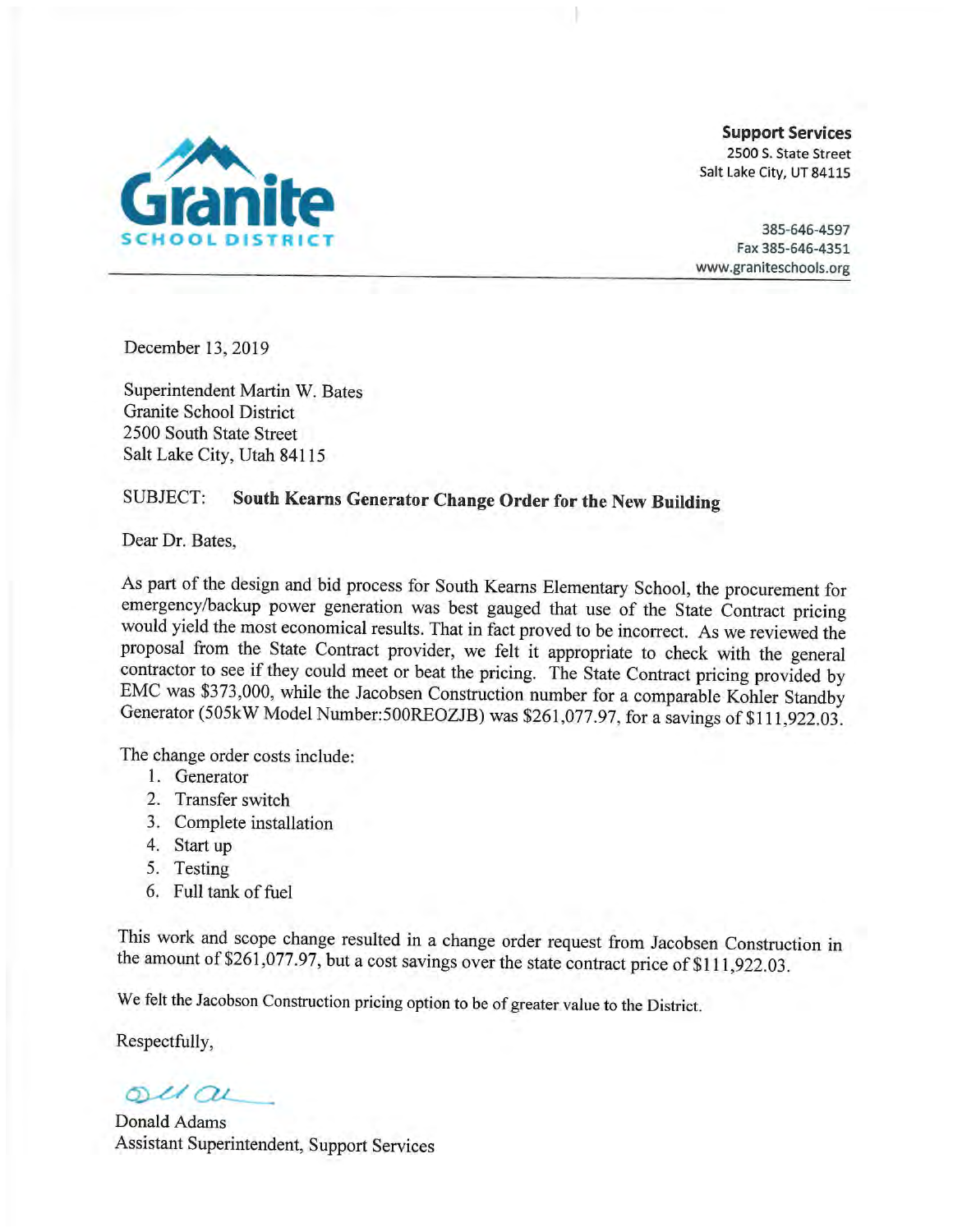# THE FOLLOWING PROPOSAL, SUBMITTED BY JARED B. GARDNER, DIRECTOR OF PURCHASING, IS RECOMMENDED FOR BOARD APPROVAL.

 $\overline{a}$ 

Superintendent of Schools

January 7, 2020

Superintendent Martin Bates RE: Change Order, South Kearns Granite School District Elementary School Rebuild

2500 South State Street \$63,672.18 Salt Lake City, Utah 84115

Dear Dr. Bates:

The Purchasing Department has received a change order request from Mr. Donald Adams on the South Kearns Elementary School replacement project.

This extra cost is to increase the generator enclosure size.

We respectfully request approval to issue a change order to Jacobsen Construction for an increase of \$63,672.18. Funds for this additional expense are to come from the Capital Outlay Budget.

Sincerely, Approved: Approved: Approved: Approved:

facely fardeur

Jared B. Gardner David F. Garrett Donald L. Adams Director of Purchasing Business Administrator/Treasurer Assistant Superintendent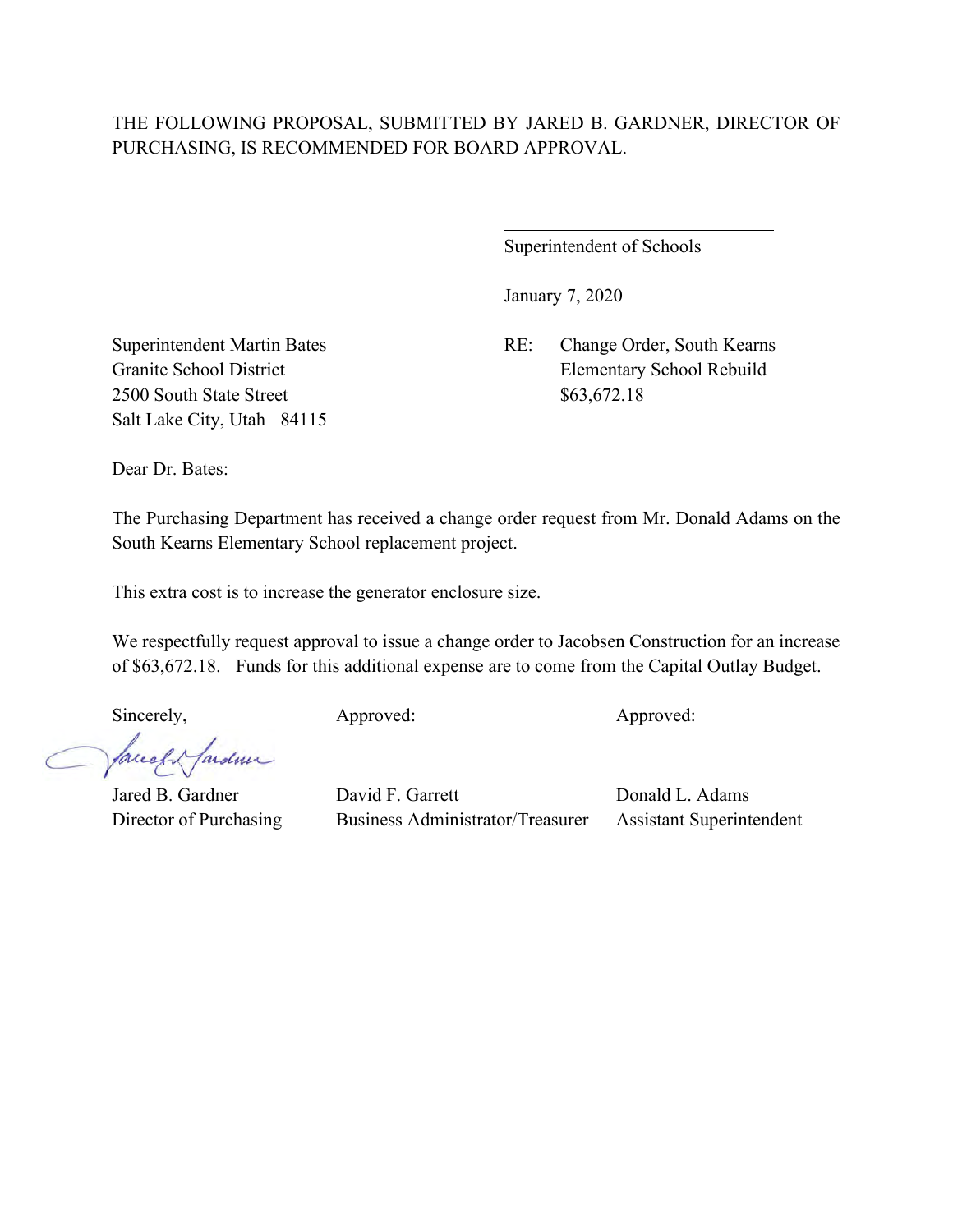

**Support Services** 2500 S. State Street Salt Lake City, UT 84115

385-646-4597 Fax 385-646-4351 www.graniteschools.org

December 13, 2019

Superintendent Martin W. Bates Granite School District 2500 South State Street Salt Lake City, Utah 84115

#### **SUBJECT:** South Kearns Code Review Change Order for the New Building

Dear Dr. Bates.

The items identified below have required a change order to the original contract from Jacobsen Construction for the new South Kearns Elementary. Often, construction bids are solicited before all code review is complete. Thus, small changes are required to meet lawful requirements. The majority of the work listed below is required after the code review. In essence, the contractor would have increased their original price to cover the costs. Item #1 was included to meet the changes required to fit the generator package that was addressed in the prior submitted change order. As noted in the cover letter for the generator, even when including the funds required for the enclosure, the Jacobsen construction cost was cheaper than the state contract option.

Modifications needed are:

- 1. Increase the generator enclosure size to fit bigger generator
- 2. Brick color modifications
- 3. Manufacturing and installation of an additional exterior sign
- 4. Provide three (3) rated access doors
- 5. Changing 46' of 6' high black chain link fence to 7' high next to gates

This work and scope change resulted in a change order request in the amount of \$63,672.18.

Again, much of this work is being required by the code review.

Respectfully,

 $olax$ 

Donald Adams **Assistant Superintendent, Support Services**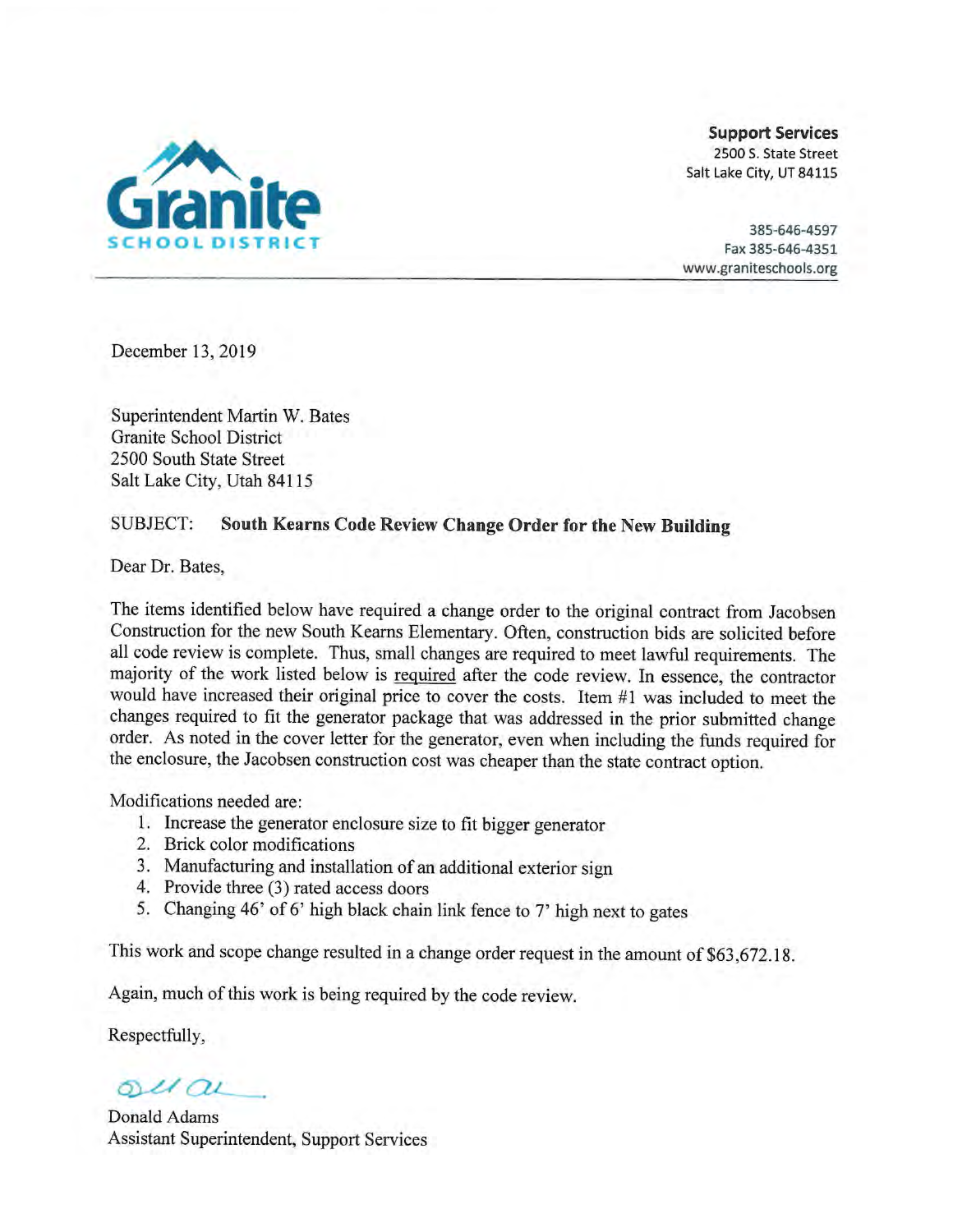# THE FOLLOWING PROPOSAL, SUBMITTED BY JARED B. GARDNER, DIRECTOR OF PURCHASING, IS RECOMMENDED FOR BOARD APPROVAL.

 $\overline{a}$ 

Superintendent of Schools

January 7, 2020

Superintendent Martin Bates RE: Change Order, Olene Walker Granite School District Elementary School Project

2500 South State Street \$303,831.02 Salt Lake City, Utah 84115

Dear Dr. Bates:

The Purchasing Department has received a change order request from Mr. Donald Adams on the recently renamed Olene Walker Elementary School (Roosevelt Elementary School) project.

This extra cost is to provide an electrical power backup generator and transfer switch.

We respectfully request approval to issue a change order to Jacobsen Construction for an increase of \$303,831.02. Funds for this additional expense are to come from the Capital Outlay Budget.

Sincerely, Approved: Approved: Approved: Approved:

facely fardeur

Jared B. Gardner David F. Garrett Donald L. Adams Director of Purchasing Business Administrator/Treasurer Assistant Superintendent